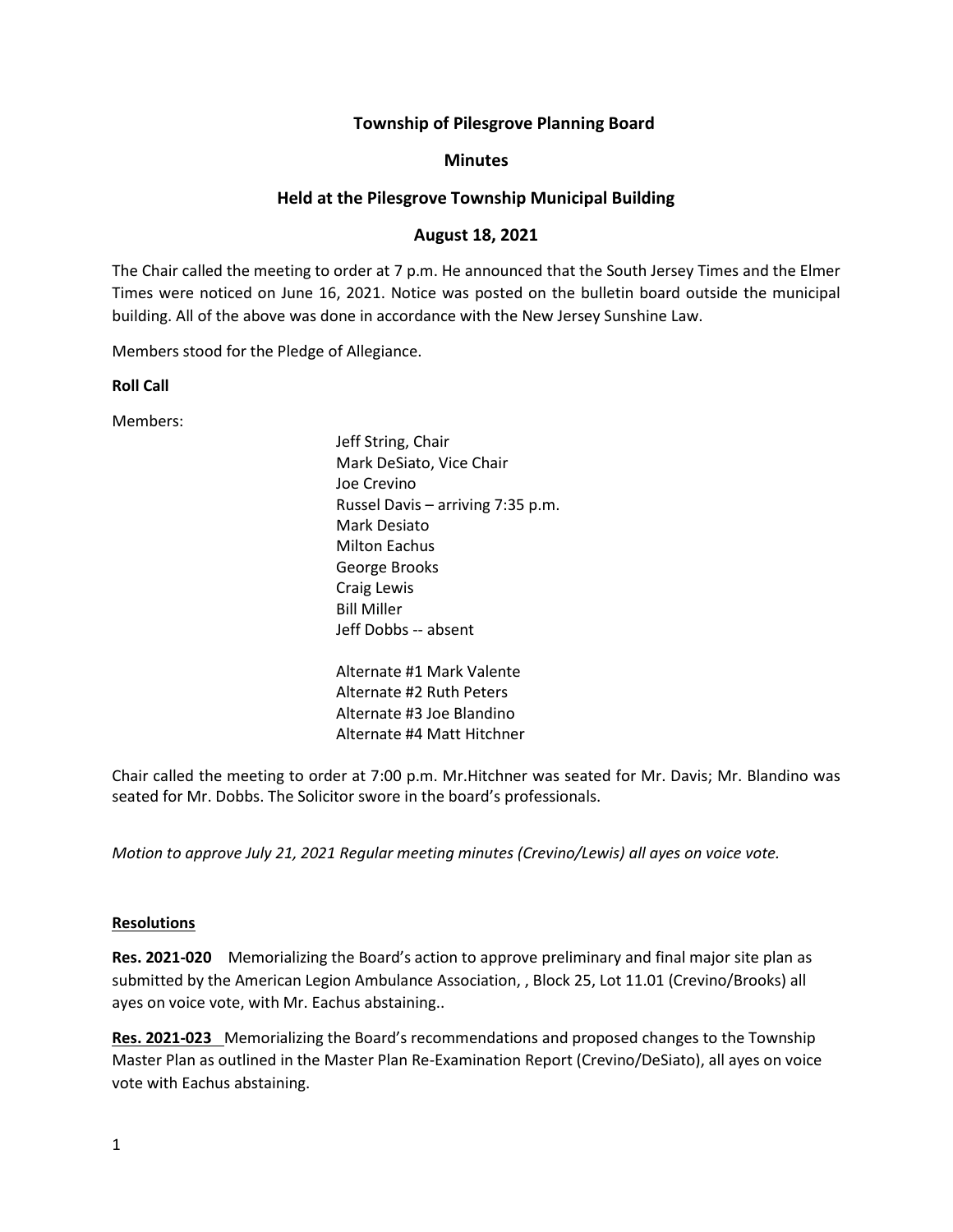**Res. 2021-024** Memorializing approval of the bulk variance for Curt Catalano, Block 21, Lot 10.1 (Crevino/Miller) all ayes on voice vote with Eachus and Hitchner abstaining.

**Res. 2021-025** Memorializing the Board's approval of Mark Danner's request for a bulk variance for Block 18 Lot 5.02 (Crevino/Lewis) all ayes on voice vote with Eachus abstaining.

**Res. 2021-026** Memorializing the Board's denial of a request for a fence height variance by EREH, LLC/Evergreen Environmental, Block 14 Lot 9 (DeSiato/Crevino) all ayes on voice vote with Eachus and Hitchner abstaining.

**Res. No. 2021-027** Memorializing the Board's approval of a minor subdivision by Laura and Zach Reeves, Block 28, various lots.

## **Completeness Hearing**

**2021-013 Rich Warner,** minor Subdivision, B 22 Lots 3 and 7

The Engineer reviewed his report and described the property, which is in the AR zone. The proposed subdivision would result in 55 acre and 172 acre lots. He reviewed waiver requests. No construction is being proposed. He said he did not object to the application being deemed complete. The applicant attorney, Michael Floyd, said there are some existing non-conforming uses and they will require variances; the request is for a lot line adjustment so that the property can get to settlement quickly.

*Motion to deem complete (Miller/Crevino) all ayes on voice vote.*

# **2021-014 North Point,** use variance, Block 45, Lots 1 and 7

Mr. String stepped down. Vice Chair DeSiato took the gavel**.** Mr. Lewis and Mr. Crevino stepped down.

Mr. Cheng introduced himself on behalf of the applicant.

The Board's Planner reviewed his report, described the property, and the application for warehouses in the PLI zone. A 110 -foot building is proposed for one of the lots, which significantly exceeds the township height ordinance. He discussed the waivers requested, which is the drawing scale and height.

The Solicitor swore in Joshua Sewald, Engineer. He said the proposed building is one of five future buildings, hopefully. It would be located in the southwest corner of the Township on Pointers Auburn, at the Salem River and Carneys Point boundaries.

*Motion to deem complete (Miller/Brooks) all aye on voice vote, with Mr. String, Mr. Lewis, and Mr. Crevino having stepped down.*

# **PUBLIC HEARING**

# **2021-06 Chris Moore, variance, Block 2.07 Lot 18 (as submitted.)**